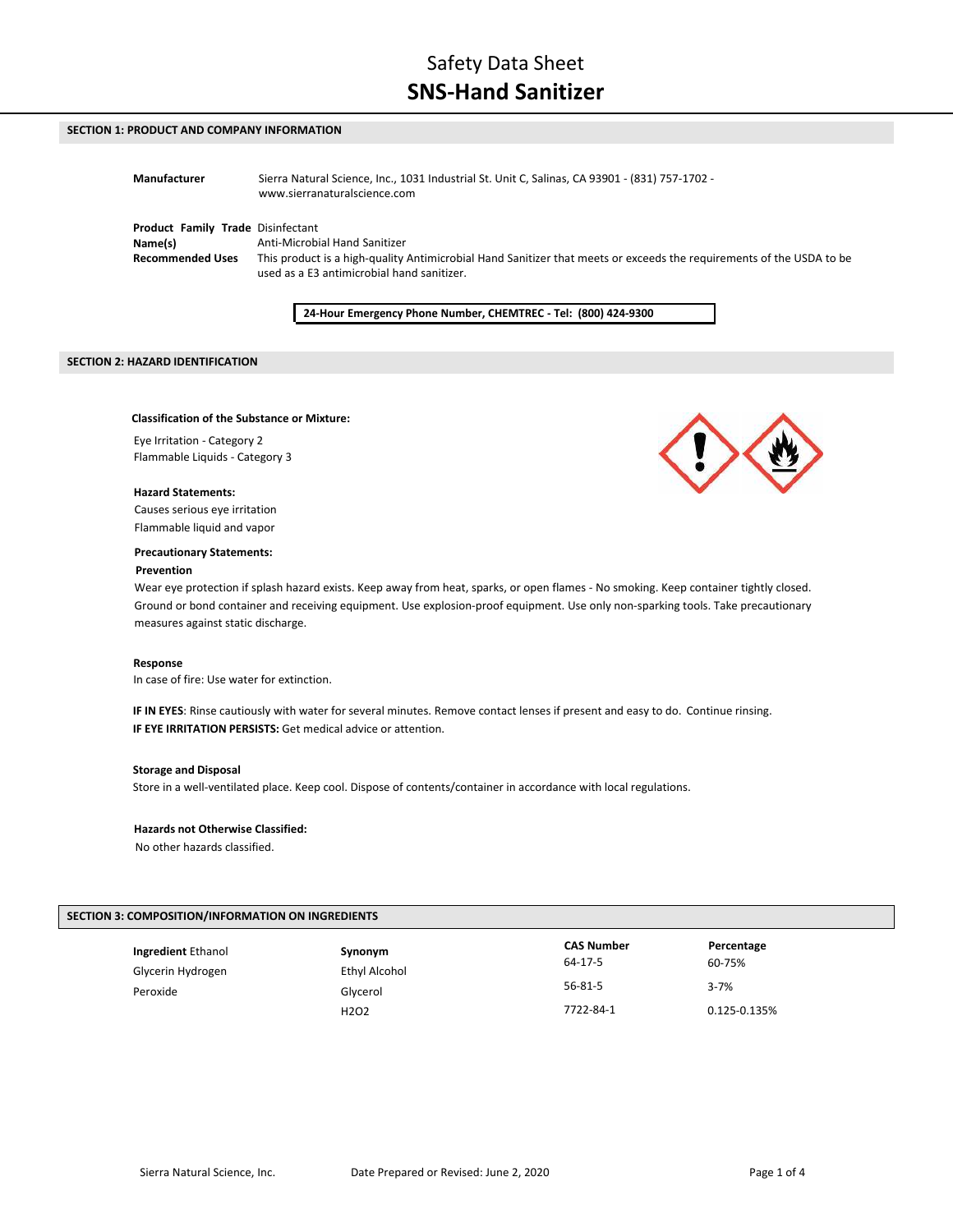# **SECTION 4: FIRST AID MEASURES**

| <b>Inhalation</b>   | Remove source of exposure or move person to fresh air and keep comfortable for breathing. If experiencing<br>respiratory symptoms: Call a POISON CENTER/doctor. If breathing is difficult, trained personnel should administer<br>emergency oxygen if advised to do so by the POSION CENTER/doctor.                                                                                                                |
|---------------------|--------------------------------------------------------------------------------------------------------------------------------------------------------------------------------------------------------------------------------------------------------------------------------------------------------------------------------------------------------------------------------------------------------------------|
| <b>Skin Contact</b> | This product is non-hazardous when in contact with skin.                                                                                                                                                                                                                                                                                                                                                           |
| <b>Eye Contact</b>  | Remove source of exposure or move person to fresh air. Rinse eyes cautiously with lukewarm, gently flowing water<br>for several minutes, while holding the eyelids open. Remove contact lenses, if present and easy to do. Continue<br>rinsing for 15-20 minutes. Take care not to rinse contaminated water into the unaffected eye or into the face. If eye<br>irritation persists: Get medical advice/attention. |
| Ingestion           | Rinse mouth. Do NOT induce vomiting. Immediately call a POISON CENTER/doctor. If vomiting occurs naturally, lie<br>on your side, in the recovery position.<br>Most Important Symptoms and Effects, both Acute and Delayed: Contact with eye can cause irritation.<br>Indication of any Immediate Medical Attention and Special Treatment Needed: Treat symptomatically                                             |

## **SECTION 5: FIREFIGHTING MEASURES**

Use water spray, powder, foam, carbon dioxide.

**Special hazards arising from the substance of mixture:** Emits toxic fumes under fire conditions.

**Flammability classification (OSHA 29 CFR 1910.106) (Hazcom 2012):** Flammable liquid - Category 3

**Hazardous Combustion Products:** Carbon oxides

**Special protective equipment and precautions for firefighters:** In the event of a fire, wear full protective clothing and NIOSHapproved self-contained breathing apparatus.

# **SECTION 6: ACCIDENTAL RELEASE MEASURES**

**Personal precautions, protective equipment and emergency procedures:** Ventilate area of leak or spill. Wear appropriate personal protective equipment as specified in Section 8. Isolate hazard area. Keep unnecessary and unprotected personnel from entering.

**Methods and materials for containment and cleaning up:** SMALL SPILLS (less than 1 gallon): Neutralize with soda ash or cover with dry earth, sand or other non-combustible material, place into loosely covered plastic containers for later disposal. If neutralized, material can be diluted into drain. LARGE SPILL: Restrict access to area until completion of clean up. Prevent liquid from entering sewers or waterways. Stop or reduce leak if safe to do so. Dike with inert material (sand, earth, etc.). Collect into plastic containers for disposal. Ensure adequate decontamination of tools and equipment following clean up.

# **SECTION 7: HANDLING AND STORAGE**

**Precautions for Safe Handling:** Wear safety glasses when handling this product.

**Conditions for Safe Storage:** Keep product in tightly closed container when not in use. Do not drop, roll, or skid drum. Store in a cool, dry, well-ventilated area away from heat or open flame. **Incompatible Materials:** Acids, bases and strong oxidizers.

### **SECTION 8: EXPOSURE CONTROL AND PERSONAL PROTECTION**

| <b>Chemical Identity</b> | <b>CAS Number</b> | <b>Type</b> | <b>Exposure Limit Values</b> | <b>Source</b> |
|--------------------------|-------------------|-------------|------------------------------|---------------|
| <b>ETHANOL</b>           | $64 - 17 - 5$     | <b>PEL</b>  | 1900 mg/m3 (1000 ppm) 1000   | <b>OSHA</b>   |
|                          |                   | <b>STEL</b> | ppm                          | <b>NIOSH</b>  |
|                          |                   | <b>TWA</b>  | 1900 mg/m3 (1000 ppm)        | ACGIH         |
| <b>HYDROGEN PEROXIDE</b> | 7722-84-1         | PEL         | N/A (CalOSHA)                | <b>OSHA</b>   |
|                          |                   | <b>STEL</b> | 1 ppm                        | <b>NIOSH</b>  |
|                          |                   | <b>TWA</b>  | 1 ppm                        | ACGIH         |
|                          |                   |             |                              |               |

**Ventilation and engineering measures:** Forced air, local exhaust, or open air is adequate.

**Respiratory Protection:** In case of confined spaces or high levels encountered in the air, wear self-contained breathing apparatus. **Skin Protection:** No additional skin protection needed.

**Eye/Face Protection:** Wear chemical goggles and/or wear a face shield if splashing hazard exists.

**Other Protective Equipment:** Eye wash facility and emergency shower should be in close proximity.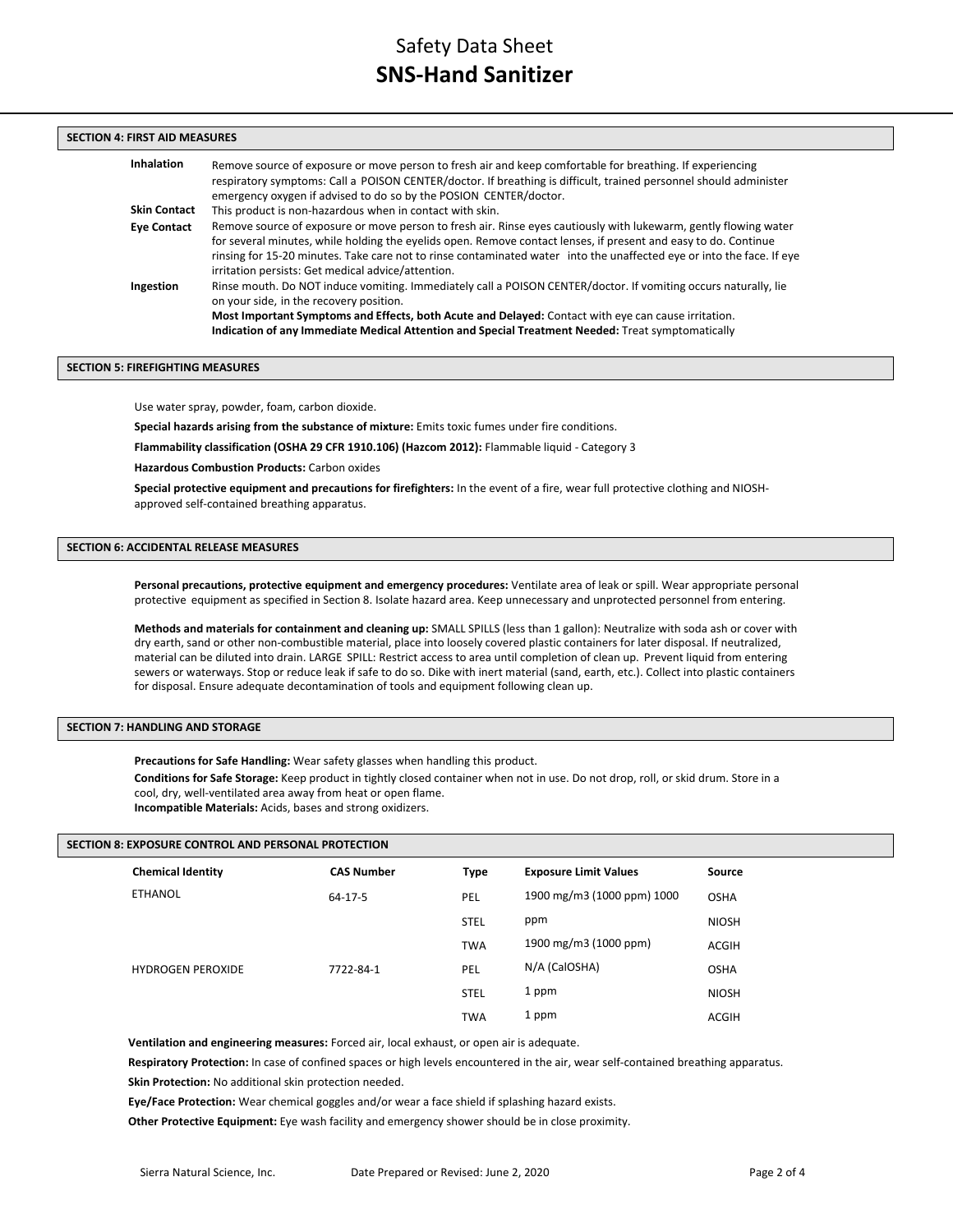# Safety Data Sheet **SNS-Hand Sanitizer**

**Other Protective Equipment:** Eye wash facility and emergency shower should be in close proximity. **General Hygiene Conditions:** Do not eat, drink or smoke when using this product. Wash thoroughly after handling. Remove and wash contaminated clothing before re-use. Handle in accordance with good industry hygiene and safety practice.

# **SECTION 9: PHYSICAL AND CHEMICAL PROPERTIES**

| <b>Solubility in water: Complete</b>                                 | Appearance: Colorless clear liquid.                       |  |
|----------------------------------------------------------------------|-----------------------------------------------------------|--|
| Auto ignition temperature: No information available. Decomposition   | <b>Odor:</b> Alcohol odor.                                |  |
| temperature: No information available. Viscosity: 5-15 cSt at 20°C / | <b>pH: 7-8</b>                                            |  |
| 68ºF                                                                 | Melting/Freezing point: No information available. Initial |  |
| Volatile Organic Compounds (VOC): 60-70%                             | boiling point and boiling range: 180° F                   |  |
| Vapor pressure: No information available                             | Flash Point: 27°C (81 °F)                                 |  |
| <b>Odor threshold:</b> No information available                      | Evaporation Rate (nBuAc = $1$ ): < 1                      |  |
| Vapor density: No information available                              | Flammability (solid, gas): Flammable Liquids - Category 3 |  |
| Partition coeffcient (n-octanol/water): No information available     | Lower flammable limit (% by vol.): 5%                     |  |
| <b>Shelf Life:</b> 2 years from date of manufacture                  | Upper flammable limit (% by vol.): 16%                    |  |
|                                                                      | Specific gravity: 0.89 g/mL                               |  |

# **SECTION 10: STABILITY AND REACTIVITY**

**Reactivity:** Stable under normal conditions. **Chemical Stability:** Stable under normal conditions **Possibility of Hazardous Reactions:** May react with incompatible materials **Conditions to Avoid:** Incompatible materials and high temperatures **Incompatible Materials:** Acids, bases and strong oxidizers. **Hazardous Decomposition Products:** Carbon oxides.

### **SECTION 11: TOXICOLOGICAL INFORMATION**

## **Information on likely routes of exposure:**

Routes of entry - inhalation: YES Routes of entry - skin: NO Routes of entry - eye: YES Routes of entry - ingestion: YES Routes of entry - skin absorption: NO

# **Potential Health Effects:**

## **Signs and symptoms of short term (acute) exposure:**

**Inhalation:** Product is irritating to the nose, throat and respiratory tract and may cause sore throat, coughing, shortness of breath and delayed pulmonary edema.

**Ingestion:** May cause nausea, vomiting, abdominal pain, gastrointestinal tract burns, gastrointestinal upset and/or diarrhea. **Skin:** Not a skin irritant.

**Eye:** May cause redness, stinging, tearing, swelling, itching and/or irritation of the eye. Possible eye damage if left untreated.

## **Potential Chronic Health Effects:**

**Mutagenicity:** Not known to have mutagenic effects in humans or animals.

**Carcinogenicity:** No components are listed as carcinogens by ACGIH, IARC, OSHA, or NTP.

**Reproductive effects:** No information available.

**Sensitization to material:** May cause sensitization.

**Specific target organ effects:** No information available

**Medical conditions aggravated by overexposure:** No information available